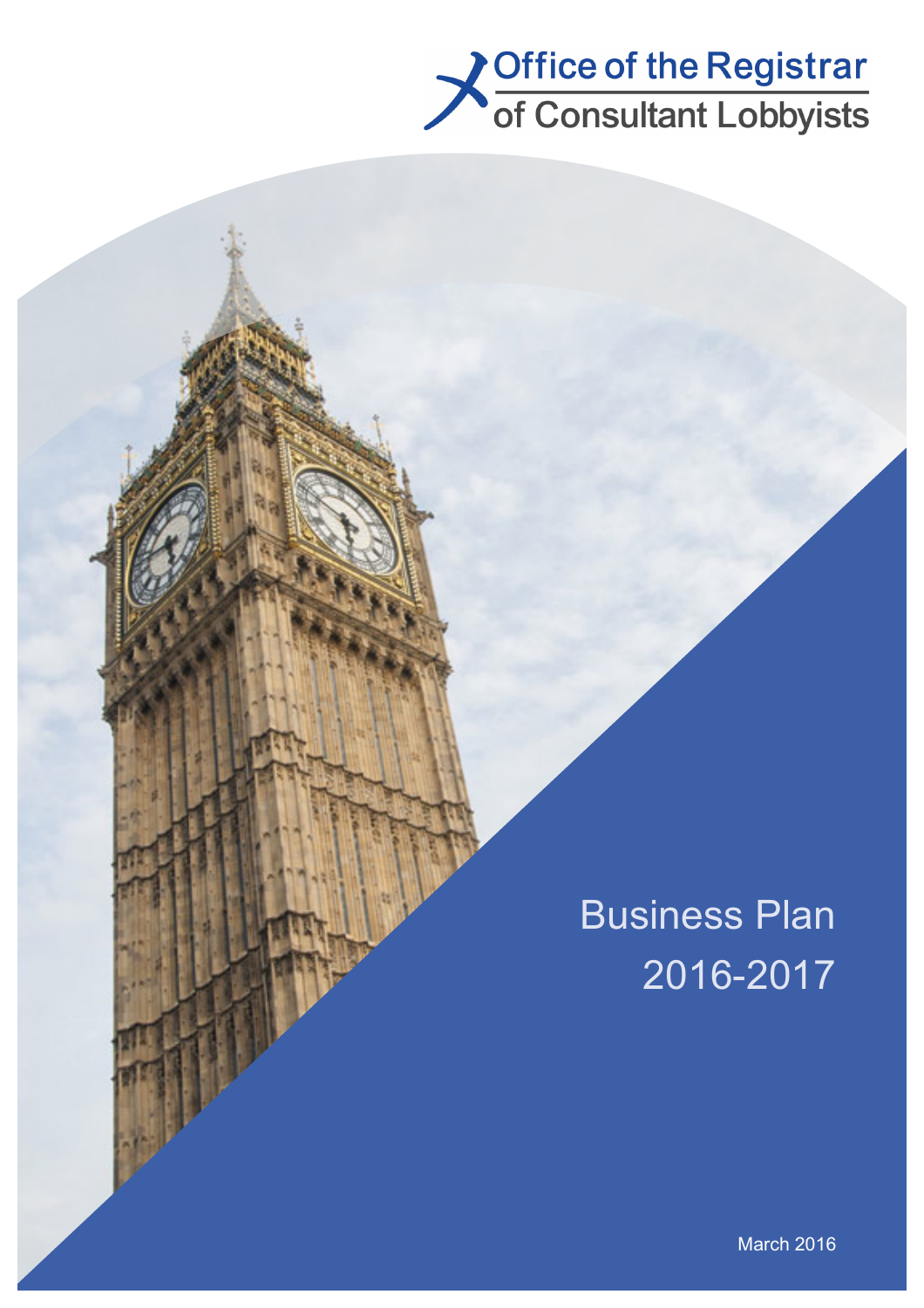## **Contents**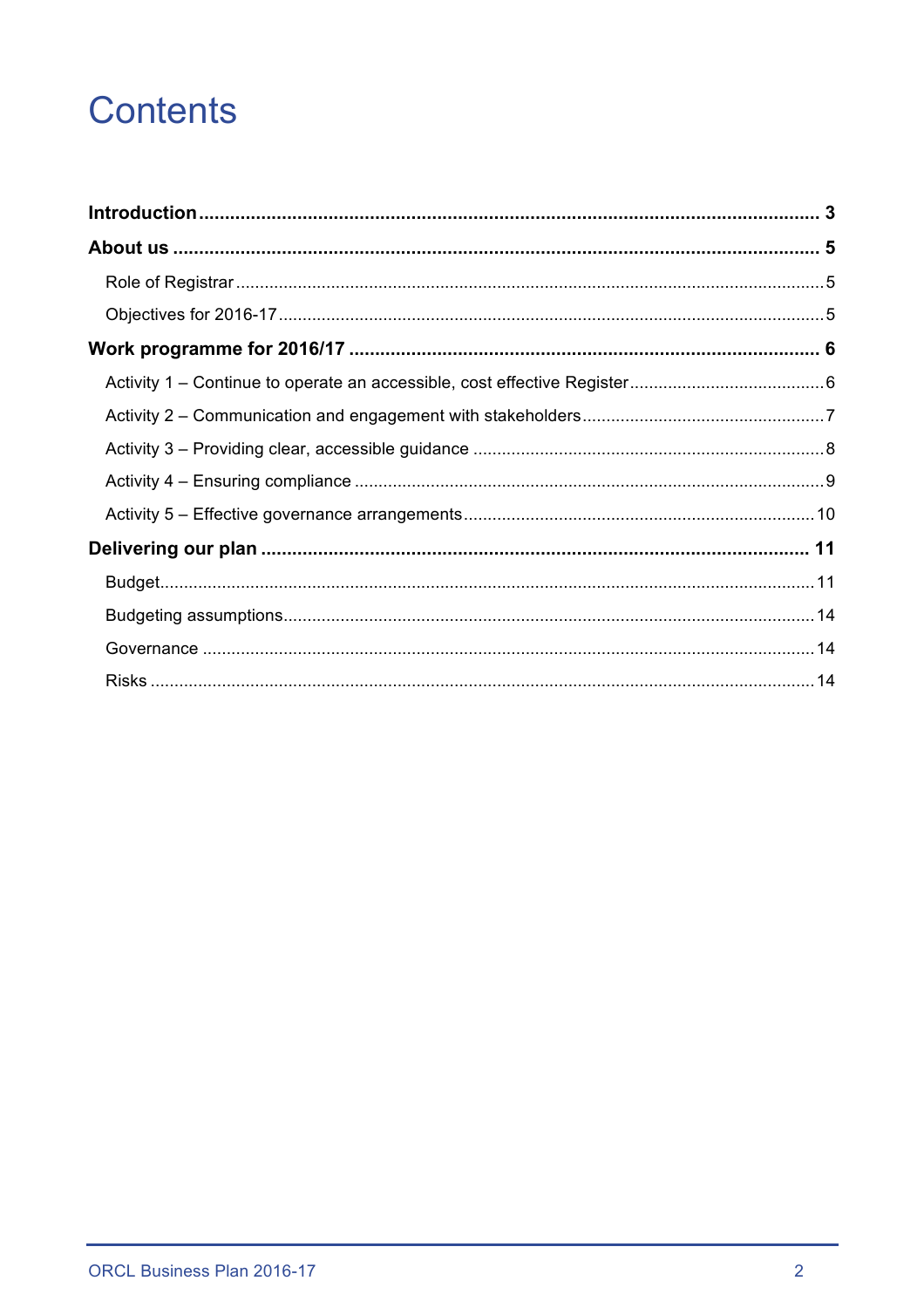### **Introduction**

**As Registrar of Consultant Lobbyists, this is my second business plan and covers the second full year of operation from April 2016-March 2017, setting out how I intend to fulfil my statutory obligations. My role is independent of both Government and the lobbying sector, and I am required to account for my performance in implementing the provisions of the Act in public, to Parliament.**

My role as Registrar is set out in the Transparency of Lobbying, Non-Party Campaigning and Trade Union Administration Act (2014). During the past year, I have established the Register, and worked with stakeholders to interpret the legislation so that the process of registration has been made more accessible for users. It is not the role of the Registrar to call for amendment to the content of the legislation or the scale of fees charged: these are matters for Ministers.

Prior to the opening of the Register, the industry predicted around 75-100 registrations; a forecast substantiated by expressions of interest which I invited as part of my pre-planning work. At the end of 2015, there were 115 registrants, including not only public relations organisations, but also accountants and lawyers. Significant time and effort has been invested in engaging with such organisations to carefully explain why and when registration is required, to optimise registration as far as possible.

The establishment and operation of the Register has been a learning process for many registrants. Ensuring that initial registration and quarterly information returns are correct has involved substantial administrative effort to check and correct information provided. I have taken a generous view in my definition of administrative errors, but I do wish to signal that repeated errors cannot be tolerated indefinitely.

There are times when it is necessary for me to exercise my statutory powers to ensure compliance. I have therefore consulted on and established clear processes which define the circumstances in which I will use my enforcement powers. While I have so far rarely had to use the range of civil and criminal powers which I can call upon, as and when I identify situations of serious noncompliance, I will not hesitate to use my powers appropriately. It is critical to the integrity and credibility of the Register that the information it contains is accurate.

I intend to continue to operate a professional, efficient and cost effective service so that both registrants and other stakeholders can have confidence that the Register represents value for money. I anticipate the need for further modest investment in the technical development of the Register (based on user feedback and my own observations about what is needed), and for additional guidance and clarification to be provided as our experience of operation continues. I intend to continue my programme of positive engagement with consultant lobbyists, whether from the lobbying, or from other, sectors such as accountancy, law or management consultancy, where their interaction on behalf of clients brings them within the parameters of the legislation.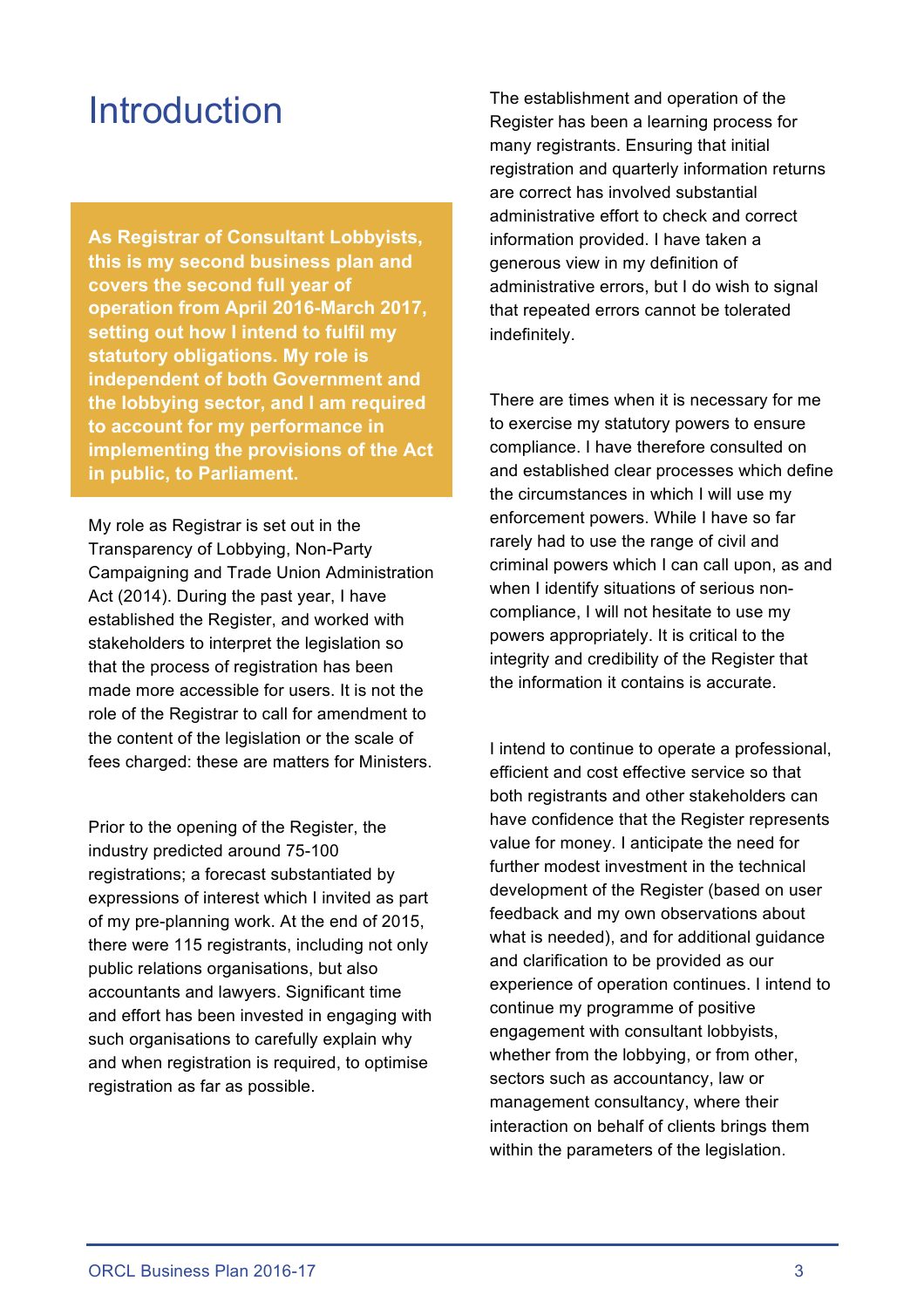An important part of my work will be ensuring that the wider public and other interested users are able to access the available information in a straightforward and simple manner.

amtat

Alison J White Registrar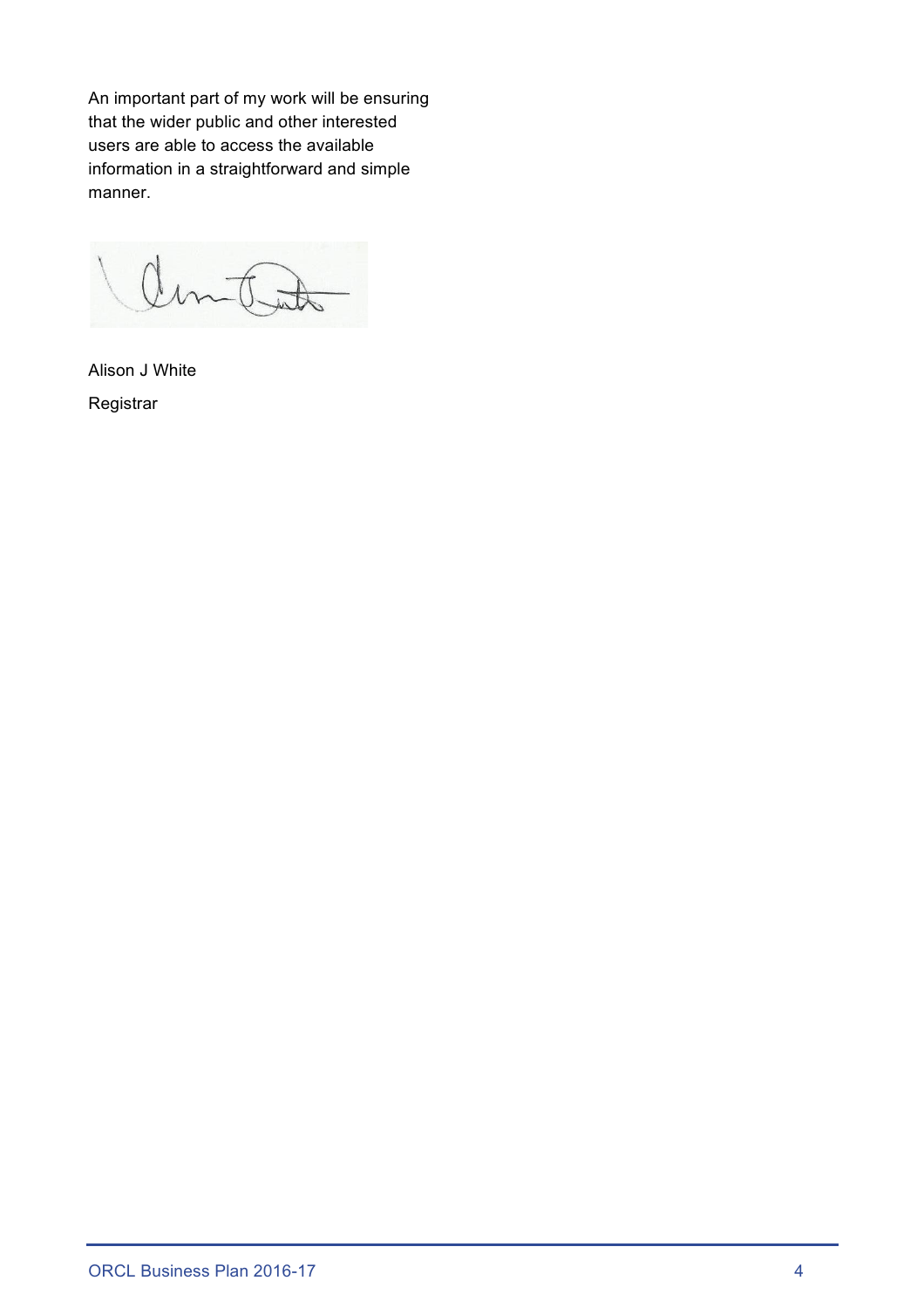### About us

#### Role of Registrar

The Transparency of Lobbying, Non-Party Campaigning and Trade Union Administration Act (2014) ("The Act") establishes the requirement to create an online statutory register of organisations that conduct the business of consultant lobbying as defined in Part 1, Section 2 of the Act. The Government's intention behind the introduction of a Register was to enhance the transparency of those who seek to influence decision-makers and to allow the public to scrutinise the clients who are paying for representation.

The Registrar is an independent statutory office and has a duty to monitor compliance with the requirement to register and a power to undertake enforcement action in instances of non-compliance.

Under the Act, the Registrar is required to:

- establish and manage the UK Register of Consultant Lobbyists;
- develop and publish detailed guidance for consultant lobbyists on their duties under the Act;
- monitor and enforce compliance with the Act's legal requirements; and
- publish an annual statement of accounts.

It is the role of Ministers to set the charges for the Register and to seek to ensure that the total paid in charges is sufficient to offset the total of the costs. It has been previously decided that staffing and shared services costs will be paid for by Cabinet Office budgets. It is the role of the Registrar to

collect and account for all fees and pay them into the Consolidated Fund.

#### Objectives for 2016-17

At its heart, the role of the Office of the Registrar of Consultant Lobbyists is about ensuring there is transparency about the work of consultant lobbyists and their engagement with Ministers and Permanent Secretaries and their equivalents on behalf of clients. For this to happen it is important that the public can access information in a clear and easily understandable way.

In line with my statutory obligations, I have set the following objectives for 2016-17:

- a) Administer an accessible, up-to-date and accurate Register of Consultant Lobbyists;
- b) Ensure that all those who are required to register do so, by making potential registrants aware of their obligations under the Act;
- c) Provide clear accessible guidance on the requirements for registration and compliance;
- d) Monitor and enforce compliance with the Act's legal requirements; and
- e) Operate the Register and the Office in a way that demonstrates good governance through delivery of my statutory obligations in a cost effective and accountable manner.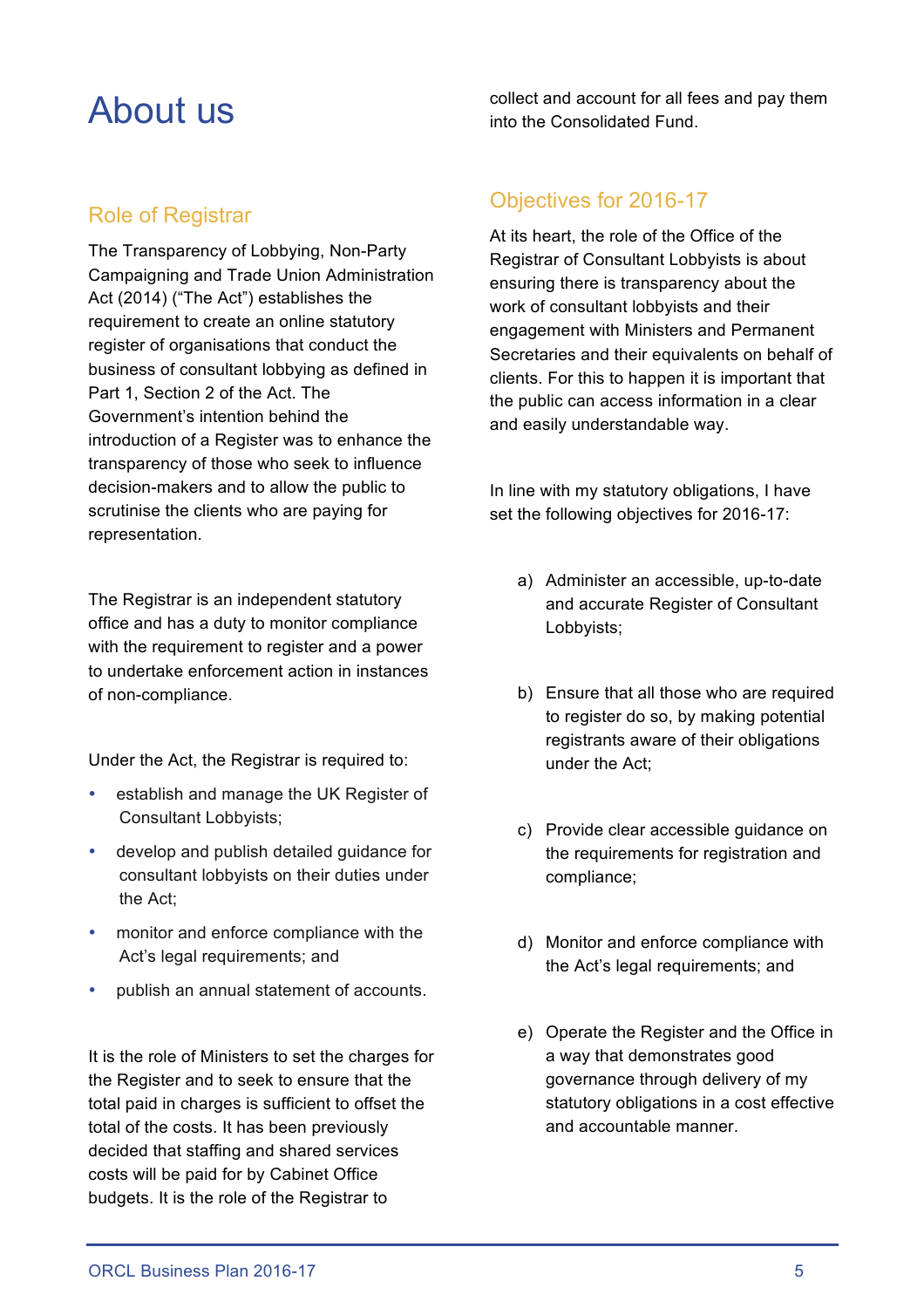## Work programme for 2016-2017

In order to deliver my objectives, I plan to undertake the following programme of work:

#### Activity 1 – Continue to operate an accessible, cost effective Register

Over the last year, the Register has been developed technically to improve its standard of robustness and searchability, commensurate with the requirements of the legislation. There is an on-going requirement to ensure that data in the Register is accurate and the registration and quarterly update information is processed effectively. This has required a significant amount of information verification, and I expect this to continue.

We have received positive feedback from stakeholders about the usability and technical robustness of the Register and the way data is presented in it. Technical budgets have been set on the assumption of no changes to primary or secondary legislation

#### Why this work matters:

Data integrity is important for the credibility of the Register: stakeholders must have confidence that information is correct and up to date.

#### We will:

- Quality assure the registration and quarterly return information to ensure consistency and accuracy in the way we present data to the public; Ensure that data is displayed in the most transparent format that allows the public to effectively interrogate the registration of consultant lobbyists;
- Regularly review and update the website to ensure it supports stakeholder engagement with the Register;
- Ensure the minimum administrative burden is involved in registration and quarterly updates; and
- Manage the payments for registration robustly and securely.

- Quality assuring data on the Register and making public within four days of receipt (as per our statutory obligations);
- User feedback from the public on the searchability of the Register.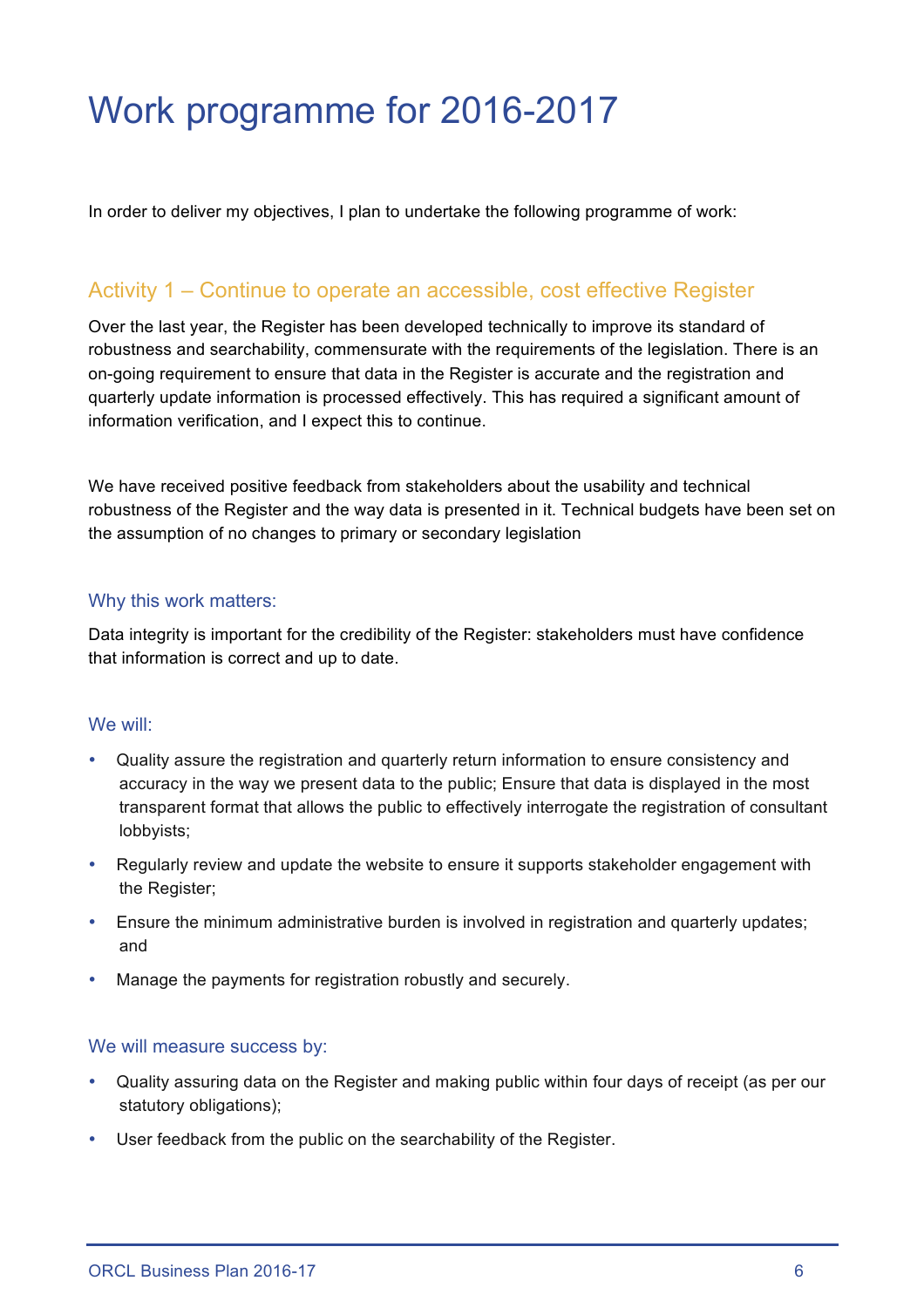#### Activity 2 – Communication and engagement with stakeholders

Throughout the last year, I have continued to actively communicate and engage with those that carry out lobbying activities about the requirements for registration. This has included not only professional lobbying organisations, but also lawyers, accountants, Think Tanks and transparency groups. I recognise that building understanding is a process, rather than an event, and an important part of my work in the year ahead will be reviewing and refreshing guidance, providing specialist support where required, and a programme of meetings and presentations to continue to build understanding.

#### Why this work matters:

It is a statutory obligation for those that undertake relevant consultant lobbying to be registered. I will work with the industry and relevant stakeholders to provide information and promote awareness, so that potential registrants are aware of their obligations and know how to register.

#### We will:

- Continue to engage with lobbyists and their representative bodies to ensure the registration process is understood;
- Continue to communicate with lawyers, accountants, management consultants and others to explain the requirement to register:
- Find cost-effective ways to disseminate information about the Register to as wide an audience as possible; and
- Build user expertise and compliance through training and communication.

- Communicating with potential registrants to assess whether they are aware of the Register and how they should engage with it.
- A programme of enforcement activity which assures compliance.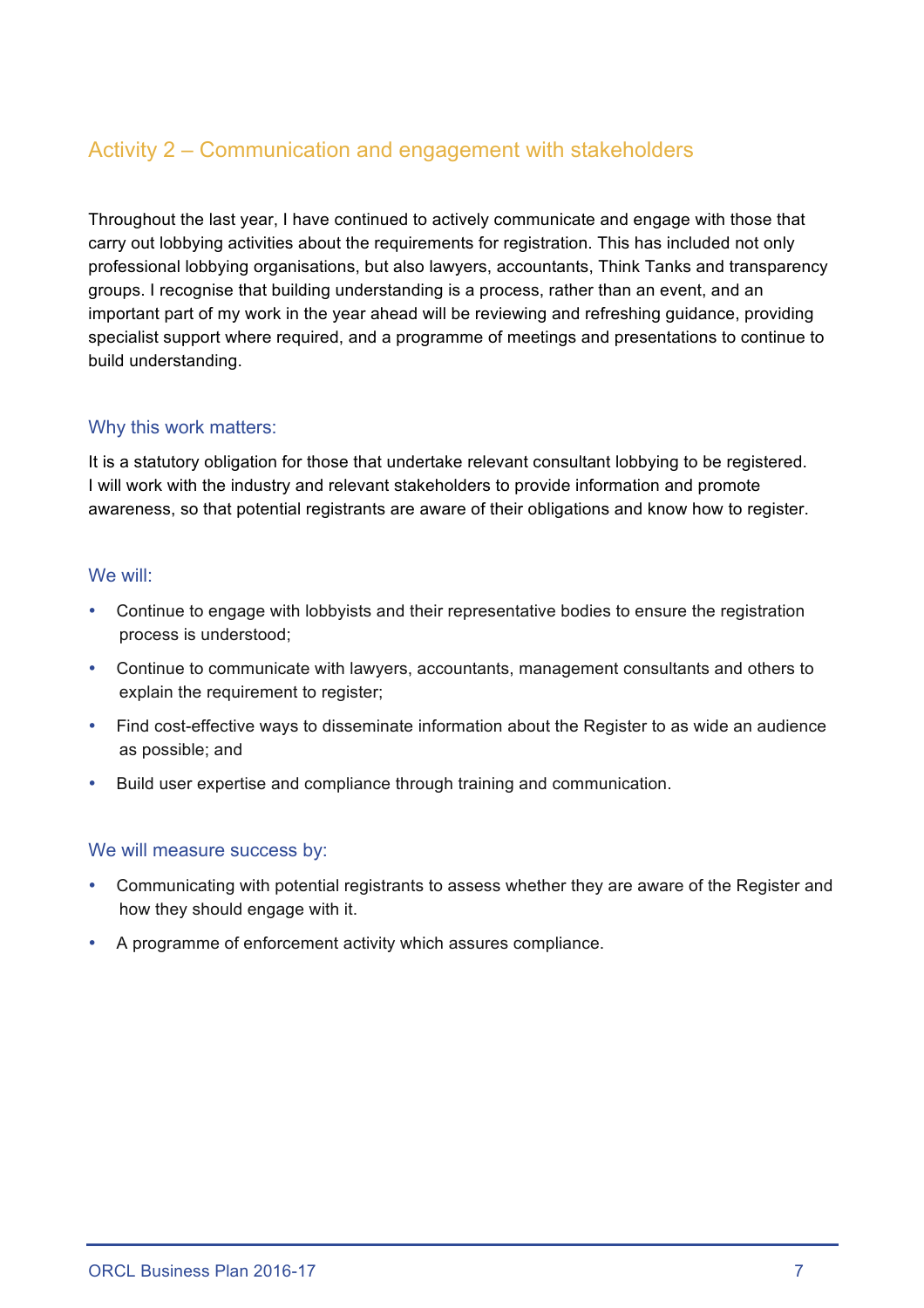#### Activity 3 – Providing clear, accessible guidance

During 2015-16, I held a consultation, and subsequently issued guidance, on how I intend to approach issues of non-compliance. I also refreshed the guidance on the requirements for registration to take into account answers to the queries received by the Office since the Register went live. I issued specialist advice for Think Tanks. I also consulted on and created new guidance on information publication and retention.

In 2016-17, I will review all guidance issued so far in the light of learning from continued operations, and refresh and update where necessary. I will also consult and issue guidance on what constitutes a relevant code of conduct. I will keep under review where there is a need to publish specialist advice and address this when required.

#### Why this work matters:

It is a statutory obligation for those that undertake relevant consultant lobbying to be registered. However, without clear guidance on the requirements for registration, registrants do not know what is expected of them and therefore would find it hard to comply.

#### We will:

- Review and refine our guidance (specifically on compliance) and frequently asked questions to continue to provide the level of clarity needed to support registrants; and
- Consult on what 'a relevant code of conduct' means in relation to the Register.

#### We will measure success by:

• Feedback on the guidance which indicates that users find it easy to use and clear.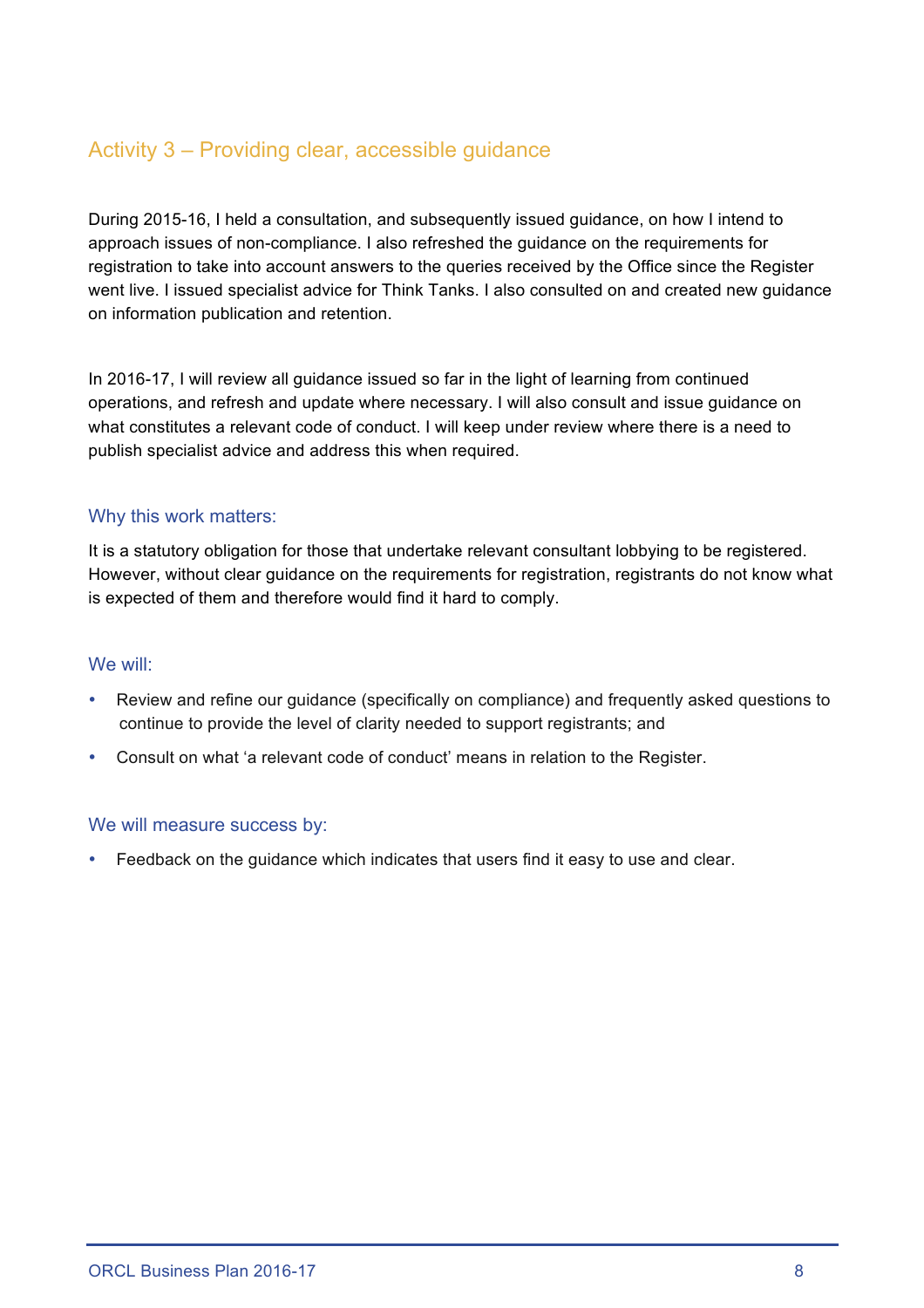#### Activity 4 – Ensuring compliance

Under the Act, I am required to ensure that all those who ought to register, do so. This work involves quality assuring the accuracy of the content of the Register; carrying out investigative work and engaging with Ministerial private offices, representative bodies and consultant lobbyists themselves to ensure that all those who should be, are on the Register. Enforcement and the sanctions available to me are the last stages in a process, which begins with dialogue, discussion and engagement.

#### Why this work matters:

The credibility of the Register depends on the public having confidence that all those that should be registered are, and that the information that is provided is accurate and up to date.

#### We will:

- Quality assure the information on the Register to ensure that entries are accurate;
- Monitor and review information about organisations who engage with Ministers and Permanent Secretaries who are not on the Register to ascertain if they need to be; and
- Where appropriate, undertake formal investigations into, and enforcement activities with, organisations suspected of non-compliance, in line with my compliance guidance.

- Feedback from stakeholders that the Register is accurate and up-to-date; and
- Dealing with any instances of non-compliance in line with our compliance policy.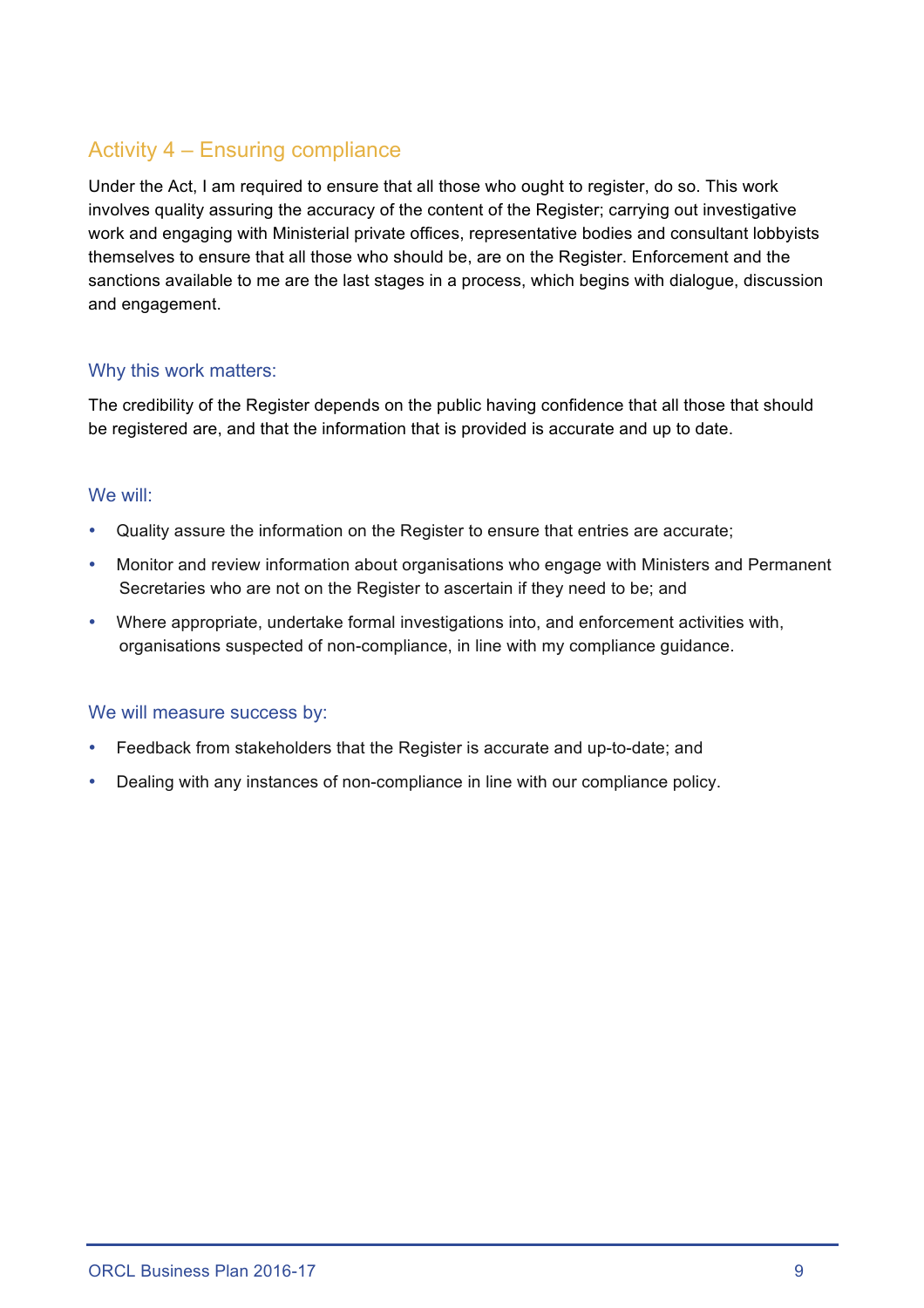#### Activity 5 – Effective governance arrangements

I have sought to minimise the administrative costs of my Office by sharing services with the Cabinet Office where possible, including financial processing, facilities and accommodation. I am constantly mindful of my independent status and the requirement for an appropriate level of resource to carry out my statutory responsibilities. This includes proportionate budgets for communication and enforcement. I will make public any attempt to arbitrarily reduce my budget below the level I judge is required for effective implementation of the legislation.

#### Why this work matters:

I expect to be held publicly accountable for the effective management of resources, and demonstrating value for money.

#### We will:

- Ensure the Memorandum of Understanding with the Cabinet Office is adhered to;
- Operate financial management systems that ensure clear accountability and value for money;
- Provide clear and effective communication with the public, registrants and the media about budgets, income and expenditure;
- Continue to deliver a proportionate risk management approach and corporate governance arrangements to ensure effective administration of the Office;
- Ensure I fulfil my statutory and legal obligations in relation to data protection and freedom of information;
- Report to Ministers on the work of the Office through business planning and financial reporting systems; and
- Report to Parliament in any way required by public scrutiny.

- Meeting Cabinet Office, Treasury and National Audit Office requirements in our financial management, including producing accurate and unqualified accounts;
- 90% of correspondence is dealt within 5 working days of receipt; and
- Meeting our statutory obligations for dealing with freedom of information and data protection requests.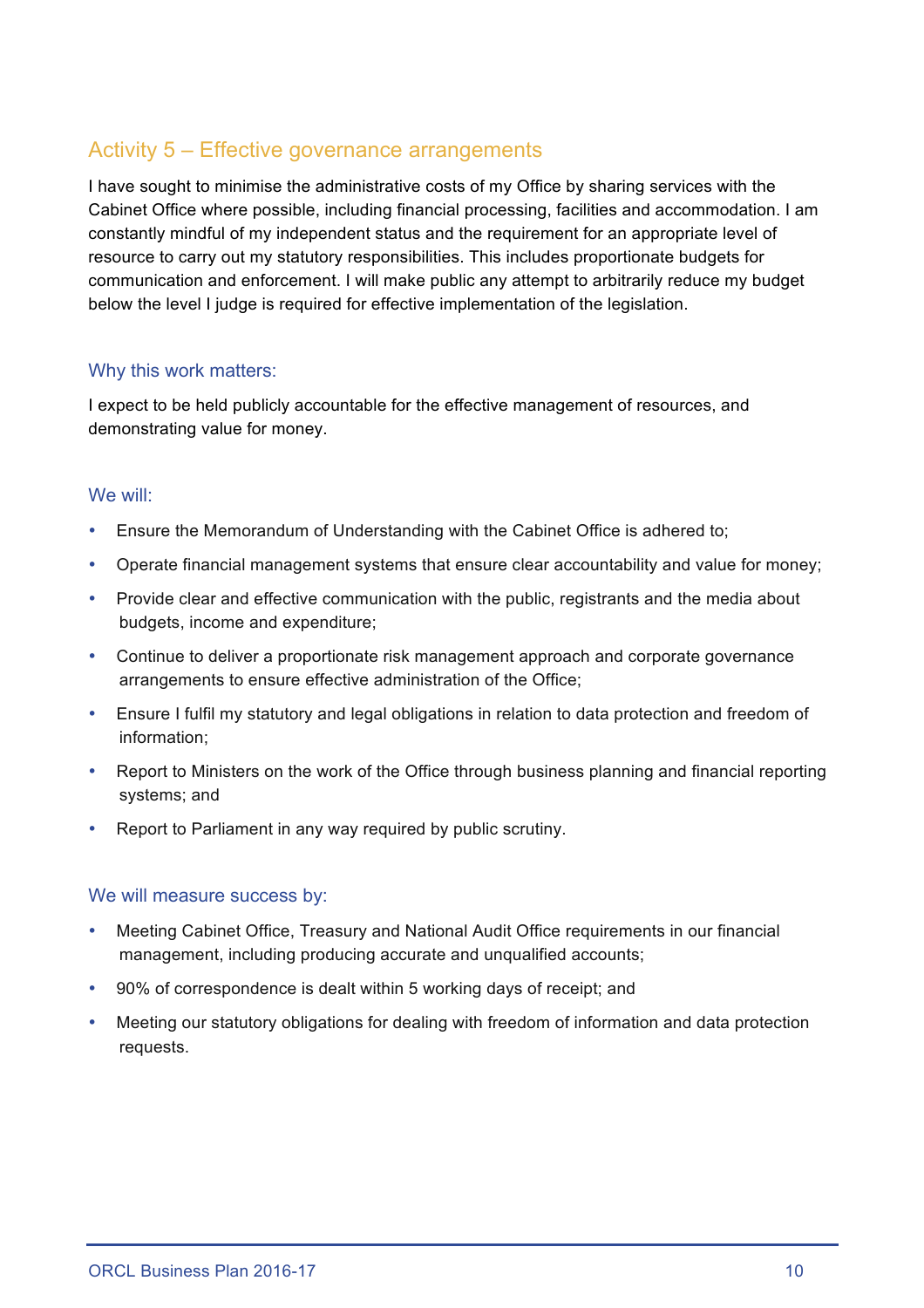## Delivering our plan

#### Budget

### **Resource Programme (running costs)** Registrar  $\overline{27,000}$ Staff costs **E93,500** Website running costs **E1,800** Register running costs **E35,900** Other costs (legal, communication, travel) example the state of the state of the state of the state of the state of the state of the state of the state of the state of the state of the state of the state of the state of th Enforcement costs **Enforcement** costs **E10,000** SSCL contracted financial services costs **E22,000** Audit costs **Example 2018** 2019 12:30 No. 2019 12:30 No. 2019 12:30 No. 2019 12:30 No. 2019 12:30 No. 2019 12:30 Subtotal £219,200.00 Notional cost Cabinet Office shared services **E46,000 E46,000** Sub total  $\overline{246,000}$ **Resource expenditure fully financed by Grant in Aid from the Cabinet Office and The Cabinet Office 200 £265,200**

#### *Table 1. The proposed 2016-17 budget*

The budget for 2015-16 was £320,000, so the budget for 2016/17 offers savings of almost £55,000, due to a combination of moving from a set up phase for the organisation and finding efficiencies in the way the organisation operates.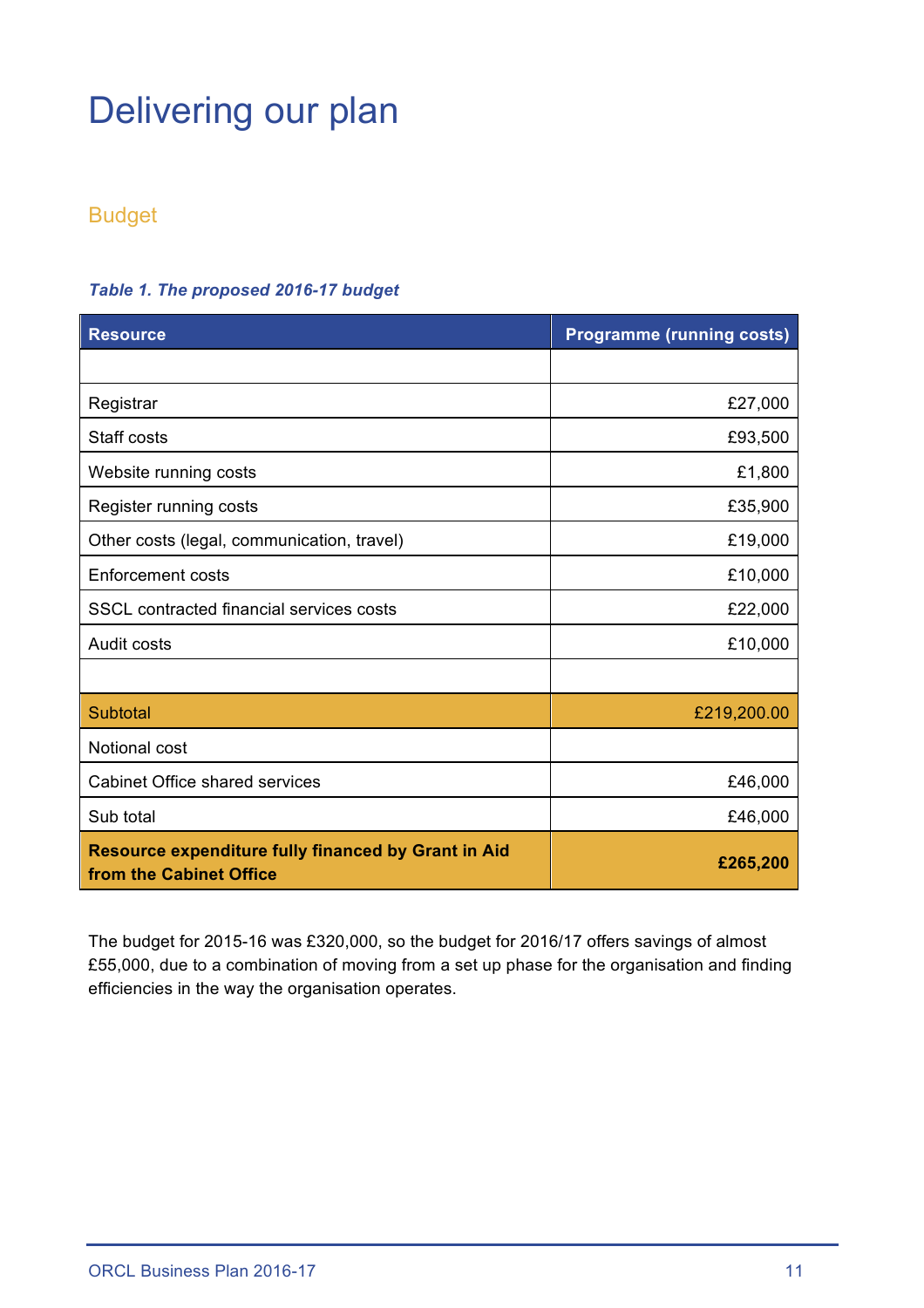In last year's business plan, I said that in regard to the Cabinet Office's calculation on the fees charged to registrants, the total intended to be recouped in 2015/16 was £150,000 (£98,000 running costs and £52,000 set-up costs). The set-up costs for 2014/15 were at that time estimated to be £259,000, intended to be recouped over a five year period.

As a result of in-year savings during 2015/16, the level of set-up costs reduced to £222,200 (£159,900 declared in the annual report for 2014/15, and £62,300 estimated for 2015/16), and the level of running costs reduced by £15,000, due to in-year efficiencies. During 2015/16, the forecast income is expected to be £79,000.

The tables below set out the current position regarding income and recoupment. I note that Ministers intend to continue to review the scale and methodology of charging in order that the Register can continue to move towards a sustainable position in future.

|                                                                                                                                         | <b>Admin (set</b><br>up costs)£ | <b>Programme</b><br>(running<br>costs)£ | <b>Totals £</b> |
|-----------------------------------------------------------------------------------------------------------------------------------------|---------------------------------|-----------------------------------------|-----------------|
| Forecast programme running costs for<br>2015/16                                                                                         |                                 | 98,000                                  | 98,000          |
| Cost reductions returned in-year to<br>consolidated fund                                                                                |                                 | (15,000)                                | (15,000)        |
| Revised programme running costs for 2015/16                                                                                             |                                 | 83,000                                  | 83,000          |
| <b>Estimated income for 2015/16 (includes</b><br>penalty fees)                                                                          |                                 | 79,000                                  | 79,000          |
| Deficit in income recouped for 2015/16                                                                                                  |                                 | (4,000)                                 | (4,000)         |
| Set-up costs required to be written off over 5<br>years (£159,900 from annual report for<br>2014/15, and £62,300 estimated for 2015/16) | 222,200                         |                                         |                 |

#### *Table 2. The estimated recoupment in 2015/16*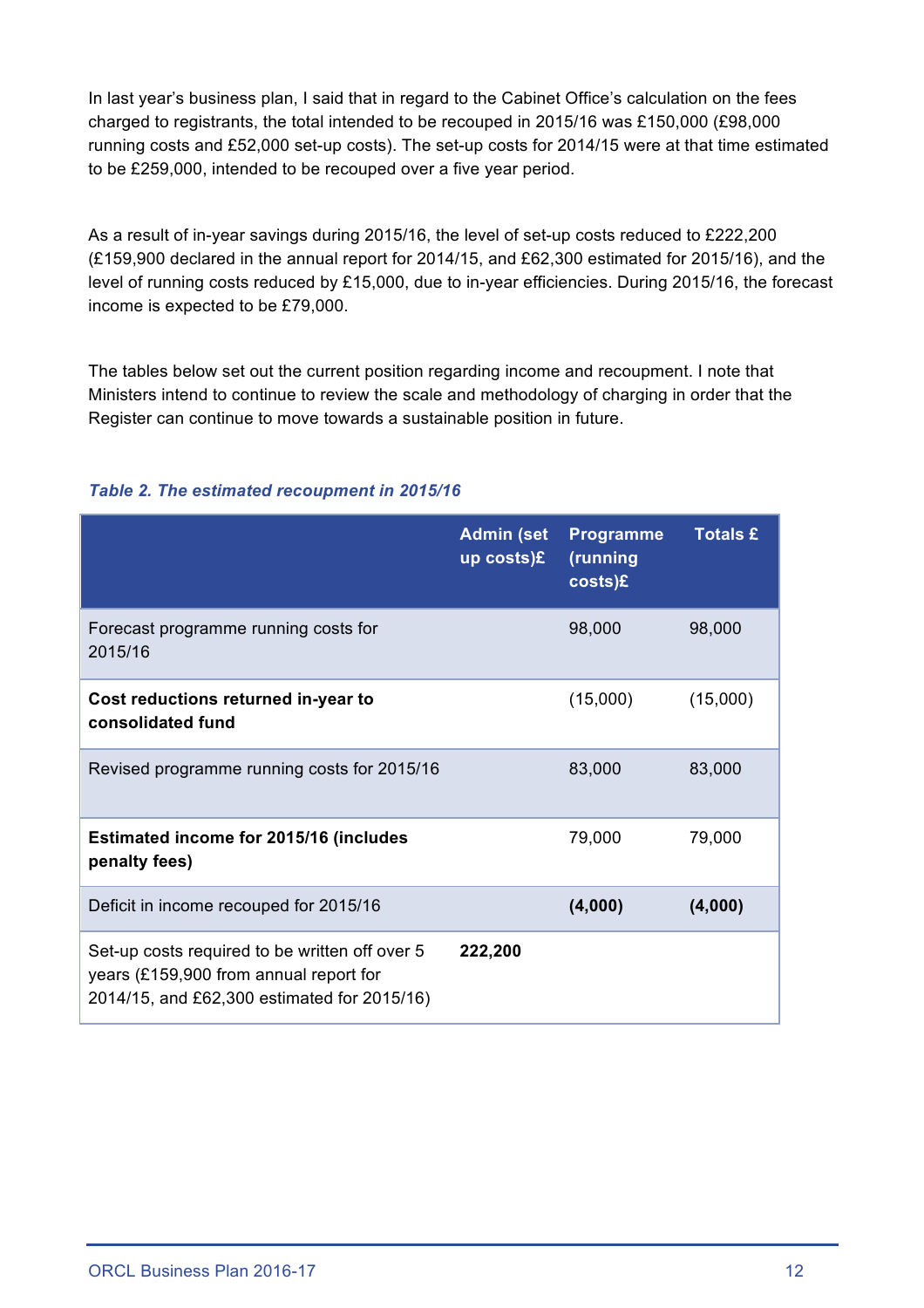#### *Table 3. Potential amount to be recouped in 2016/17*

|                                                                                                                                  | <b>Admin (set</b><br>up costs)£ | <b>Programme</b><br>(running<br>costs)E | <b>Totals £</b> |
|----------------------------------------------------------------------------------------------------------------------------------|---------------------------------|-----------------------------------------|-----------------|
| 2016/17 budgeted running costs                                                                                                   |                                 | 103,700                                 | 103,700         |
| Potential amount to be recouped in 2016/17<br>via the fee charged to registrants and<br>surrendered to the HMT consolidated fund | 44,440                          | 103,700                                 | 148,140         |

#### *Table 4. Estimated income for 2016/17*

|                                                                        | up $costs$ )£ | <b>Admin (set Programme)</b><br>(running<br>$costs$ )£ | <b>Totals £</b> |
|------------------------------------------------------------------------|---------------|--------------------------------------------------------|-----------------|
| Estimated income for 2016/17 (assuming<br>current registrants and fee) |               |                                                        | 113,000         |

*Table 5. The breakdown of expenditure, which will not form part of the Cabinet Office's calculation on the fee(s) charged to registrants.*

| Cost of Services provided by Cabinet Office under Schedule 2 paragraph 8 of the Act |          |  |
|-------------------------------------------------------------------------------------|----------|--|
| Total running costs 2016/17                                                         | £161.500 |  |